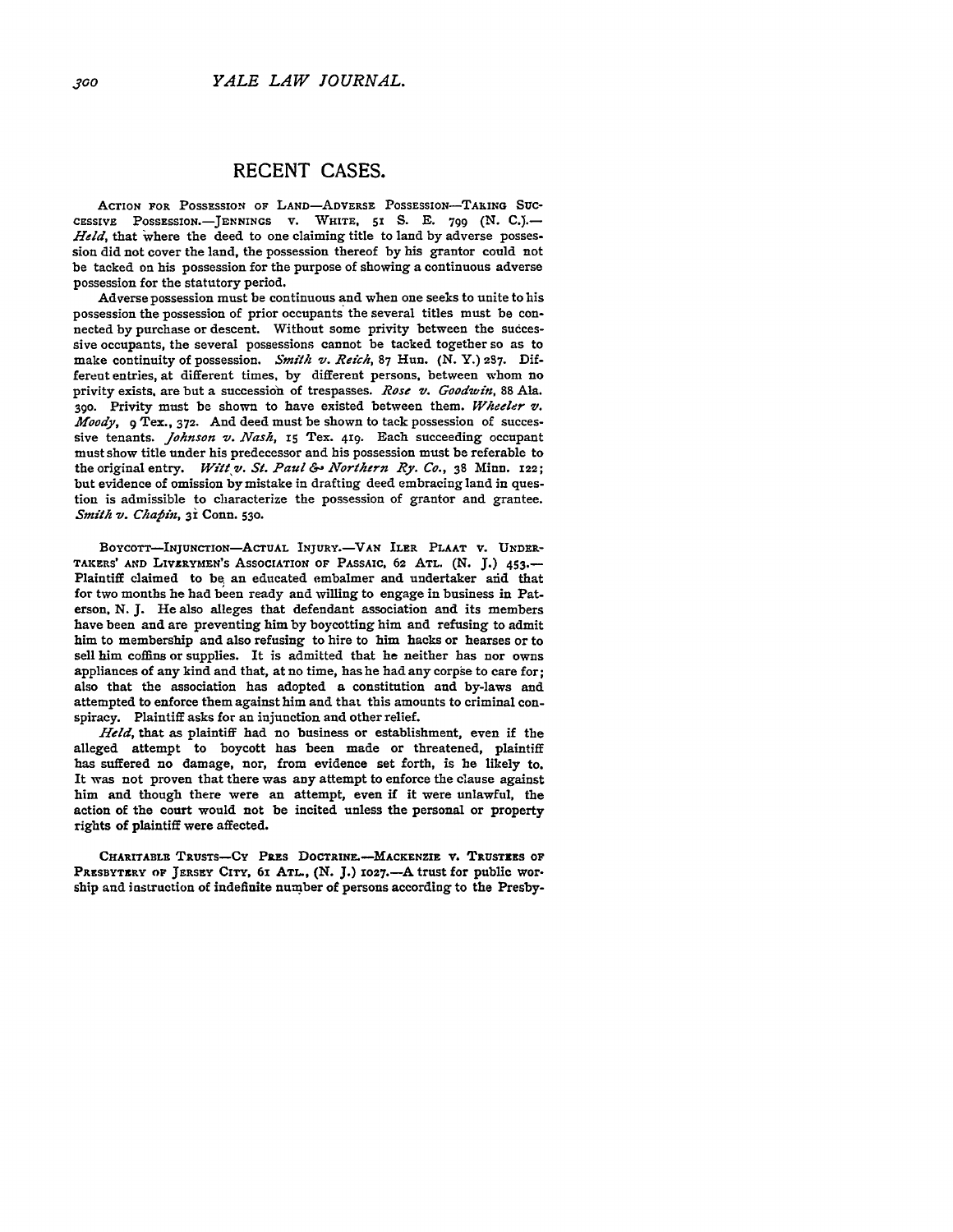terian faith, *held* to be a good charitable trust and enforceable either exactly. or under the doctrine of *Cy Pres.*

A trust for a public charitable purpose will be sustained and enforced, although there may be such indefiniteness in the declaration and description as would render void an express private trust. *Pomeroy Equity Jurzsfirudence,* (6th ed.)p. 585. **In** case of uncertainty, beneficiaries can always be identified **by** extrinsic evidence. *Hinckley v. Thacher,* **139** Mass. **477.** A gift to "missionary, educational and benevolent enterprises" may be held valid as a charitable use. *Thomson v. Norris, 2o* **N. J. Eq. 5;** but not a devise to be applied solely to "benevolent" purposes, such not being considered charity. *Chamberlain v. Stearns, xIi* Mass. **267.** The *Cy Pres* doctrine has been the subject of much discussion and criticism in this country, and in some states it has been altogether repudiated. *White v. Fisk*, 21 Conn. 31. But the tendency of modern decisions is to follow this doctrine as restricted in *Jackson v. Phillifis,* **14** Allen **539. By** the above decision New Jersey formally adopts the doctrine of *Cy Pres,* which had never been approved before in that state. *Bisrfham's Equity,* see. **130.**

**CHARITABLE TRUSTS-UNCERTAINTY.-HEGEMAN** v. ROOME, 62 **ATL.** RiP. **392 (N.** *J.).-Held,* that a bequest to a trustee for the purpose of making such distribution among religious, benevolent and charitable objects as he may select is void, as vague and indefinite.

Charitable trusts are in their very conception uncertain. *Pomeroy's Eg. Jur.* (6th ed.)sec. *987;Coggshellv. Pelton,* 7 Johns **Ch.** 292; *Saltonstallv. Sanders,* **it** Allen *446; Jackson v. Phillifis,* **14** Allen 539. The decisions are in utter conflict in limiting this uncertainty to reasonable bounds. Compare *Vesey v. Tamson, I* **S. & S. 69;** and *Dolan v'. Dolan,* L. R. **5 Eq. 60;** *Treats Afifi.,* **30** Conn. Ir3. In England if the trustee may at his discretion apply the property to a charity or not the gift will fail. *Morice v. Bishofi of Durham,* 9 Ves. **404.** The purpose must be sufficiently definite to allow the court to exercise control over the trustee. *Nash v. Morly*, *5 Beav. 177.* Thus if the purposes are discretionary or alternative the trust is void. *Williams v. Kershaw,* **5 Cl. &** F. **iii;** *Vesey v'. Tamson, supra.* These principles are universally recognized where charitable trusts are supported in this country. *Rabeh v. Emerson,* IoS Mass. **431.** But many courts require greater certainty than is required in England. *White v. Ristel*, 22 Conn. 31. In New York the doctrine has no place and funds dedicated to charitable purposes are administered through corporate agencies sanctioned **by** legislative authority. *Bascom v. Albertson, 34* **N.** Y. **603;** *Burrill v. Boardman,* 43 **N.** Y., **254.**

**CONTRACTS-RESTRAINT OF TRADE-VALIDITY.-MERRIIAN** V. **COVER AND OTHERS, 51** *S.* **E.** *817 (VA.).-Held,* that restraint is reasonable when it is such only as to afford a fair protection to the interests of the party in favor of whom it is given, and not so large as to interfere with the public.

At one time it was considered that the whole of the United States or an entire state was an extent of space too extensive to be reasonable. *More v. Bonnet,* **40** Cal. **<sup>25</sup> <sup>r</sup> .** *Nobles z. Bates,* 7 **Cow. 307 (N.** Y.). This doctrine has been overruled **by** modern authorities, which lay more stress on the particular circumstances of each case. *Diamond Match Co. v. Roeber,* **35** Hun. **(N. Y.)** 421; *Beal . Chase,* **31** Mich. **490.** So it was held to restrict the marble business within a county was not unreasonable. *Cobbs v. Niblo,* 6 **II. App.**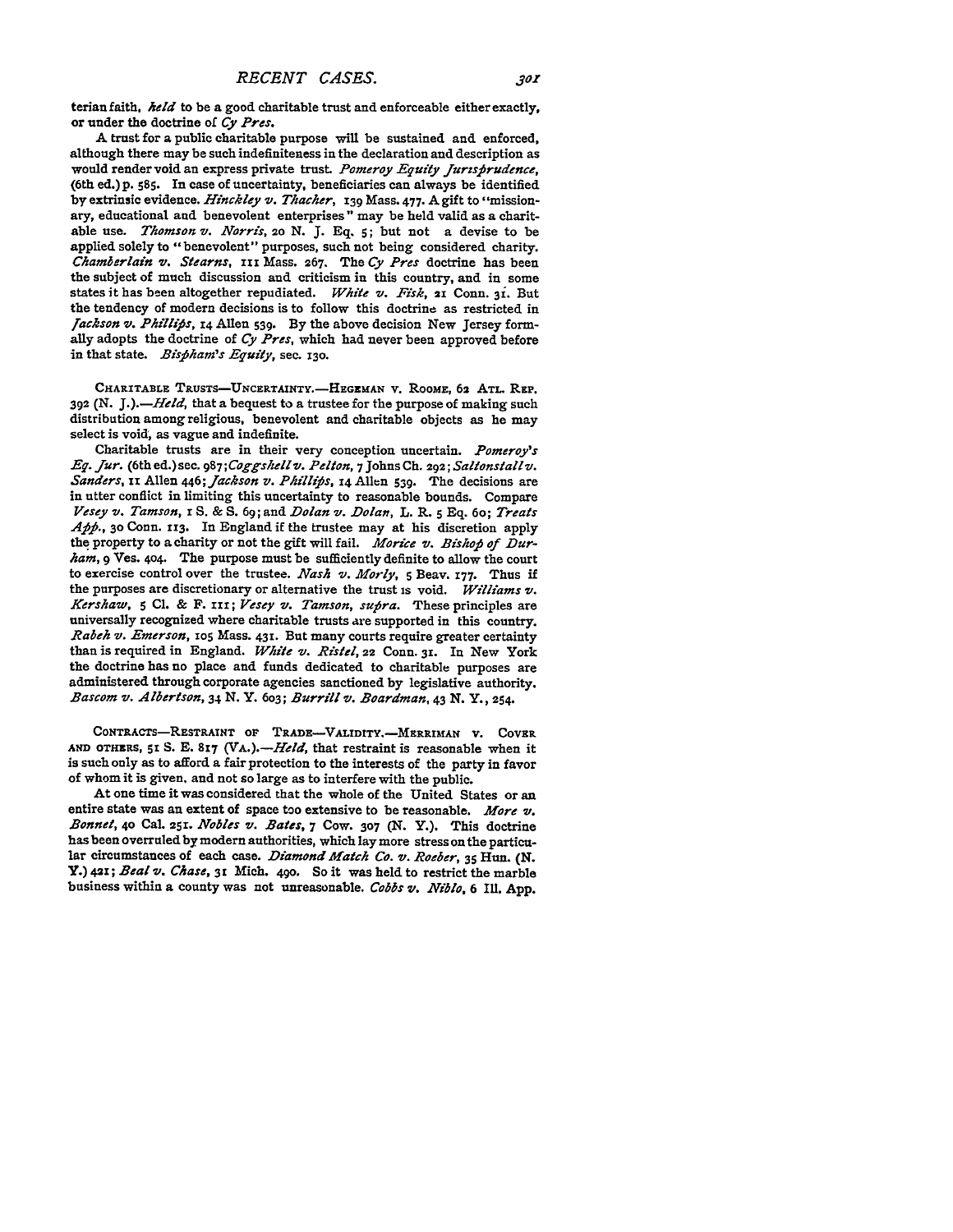6o; while in *Herreshofl v. Bontineau,* **17** R. **I. 3,** it was held that the state was too extensive for the restraint of a teacher of French; so in *Bingham* v,. *Maigne,* 52 **N.** Y. Sup. 90, the territory of New York city and **250** miles outside was too extensive a restriction on the manufacture of printers' rollers and composition; also where no limit of space is designated the contract is void. *Curtis v. Gokey,* 5 Hun. **355;** *Bishoft v. Palmer,* 146 Mass. 469; *Gamewell Fire Alarm Tel. Co. v. Crane,* i6o Mass. **50.** In regard to contracts of restraint unlimited as to time, it is said that this restraint, if unnecessary, will invalidate contract. *Carrl v. Snyder,* (N. J. Eq.) **26** Atl. **977;** *Swanson* v. *Kirby,* 98 Ga. 586. So a contract that a physician shall not "at any time thereafter" engage in practice in a certain city is void, as otherwise he might not practice after death of the otherparty. *Mandeville v. Harmon,* **42** N. **J. Eq. 185.** The general rule to-day is that a contract in restraint of trade, to be supported, must be restricted as to territory, and the court be able to see that considering the nature of the business in connection with the territorial limits assigned, the limits designated are not unreasonable in extent. *Schwahn v. Holmes,* 49 Cal. 665; *Ellis v. Jones,* s6 Ga. 504; *Emjnson v. Bissinger,* (Com. P1.) 9 Wkly Law Bul. 86 (Ohio); *Daly* v,. *Smith,* **<sup>3</sup> 8 N.** Y. Sup. Ct. 158.

CORPORATION **BOND** IssUE-RESTRAINT **OF STOCK** SUBSCRIPTION.-WALL V. **UTAH** COPPER Co., **62** ATL. (N. **J.** EQ.) 533.-Defendant company wishing to develop its property, resorted to an issue of bonds secured **by** mortgage, each bond "to be convertible at the option of the holder at any time within five **(5)** years from the date thereof, into fifty (5o) shares of the value of ten **(1o)** dollars each of the stock of the company." The bonds were **\$1000** each and the stock was worth about **\$23** a share actual market value. The company is a prosperous, growing concern. Complainant is a stockholder and seeks to restrain the issue of the bonds on the ground that the proposed action will deprive him of a clear and indisputable right which he has **by** law to participate in any issue of *new* stock to an extent measured **by** the comparative amount of his present holdings of stock and upon the same terms that other parties shall participate therein. Injunction granted.

CORPORATIONS-RIGHTS OF **PERSONS ENTITLED** TO INCOME FROM SHARES-STOCK DIVIDENDS.-IN RE **STEVENS, 95** N. Y. **SuPP.** *I084.-Held,* that a stock dividend declared on shares out of "surplus and undivided profits" belonged to the life tenants and not to the remainderman and was properly credited to •income."

This case follows the rule laid down in the leading case of *McSouth v. Hunt, 154* **N.** Y. **179,** and is well supported. *Smith's Estate,* **140** Pa. **St.** 344; *Hite's Devisees v. Hite's* E'r. 93 Ky. **257;** The reason for the rule being that such a dividend is only a form adopted **by** a corporation of distributing to its shareholders its profits and accretion instead of a money payment. 2 *Thompson, Corporations*, Sec. 2192. But the contrary is held in England and **by** high authority in this country, such dividend being considered as forming part of the *corpus. Minot v. Paine*, 99 Mass. 101, *Gibbons v. Mahon*, 136 U. S. 549. The theory of these decisions is that a stock dividend is "merely a change in the form of ownership of corporate capital and to give the new share certificates to the life tenant would seem to rob the remainderman." 2'Thompson, Corporations, Sec. 2192. The

302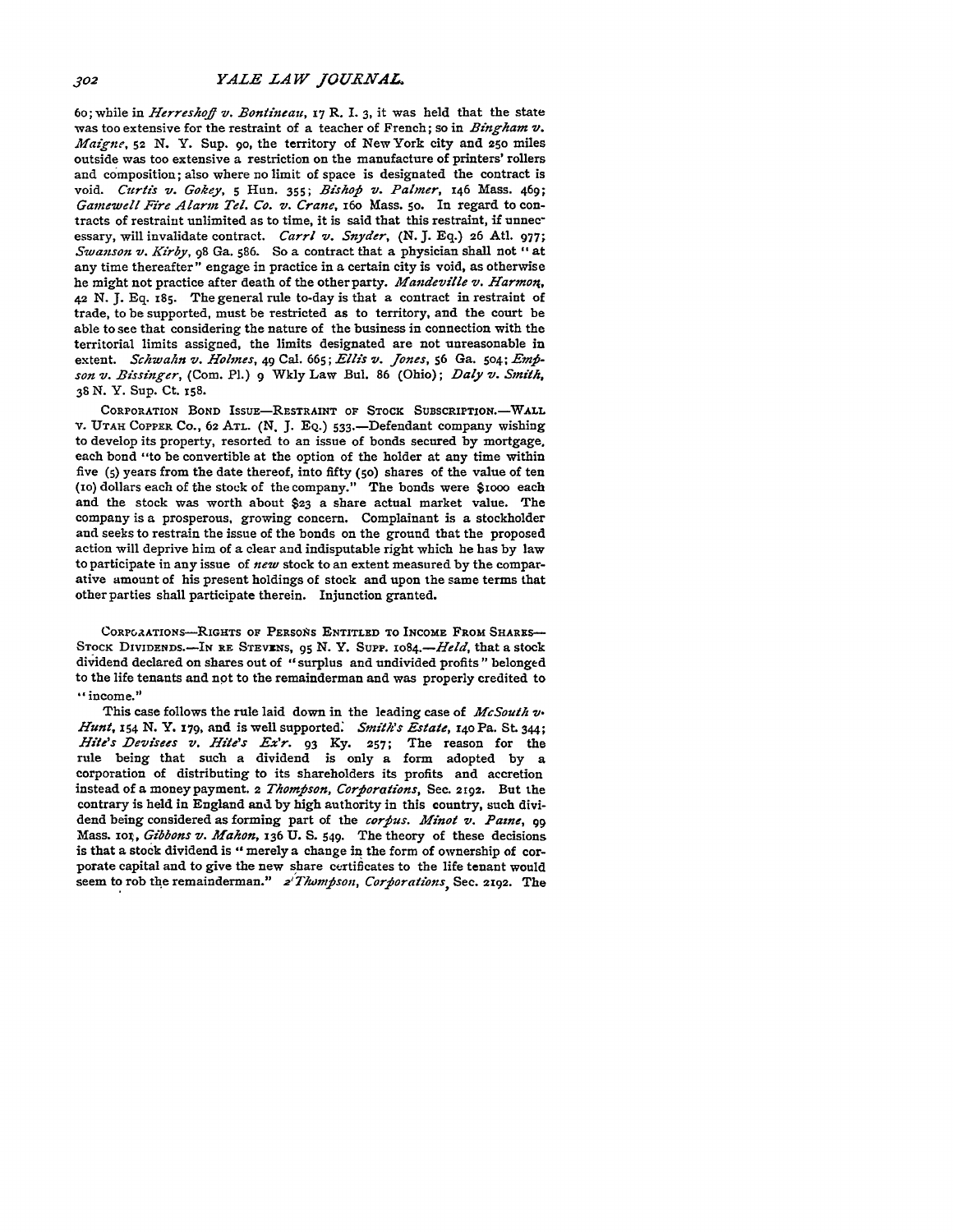cases are in direct conflict and irreconcilable. The rule as approved in the present case is equitable and just while the latter doctrine seems to be founded upon considerations of mere convenience. *Pritchett v. Nashville Trust Co.,* **96** Tenn. **472.**

CRIMINAL LAW-EVIDENCE-INSANITY-OPINIONS OF NON-EXPERTS.-BOYD V. STATE, 88 S. W. 974 (ARK.).-Held, that in a prosecution for murder, witnesses who have detailed the acts of defendant may properly state whether they considered him insane or not.

The question of the admissibilityof such evidence has been much debated in this country. *Wigmore on Evidence,* Sec. **X993.** It has been held in some states that such evidence **by** a non-expert is inadmissible even though based on his own knowledge of facts. *Com. v. Wilson,* I Gray **337;** *Real v. Peopile,* **42 N.** Y. **270;** *O'Brien v. People,* 48 Barb. **275.** Other states have decided that the opinion of a witness, not an expert, is competent upon the question of the prisoner's sanity when such opinion is formed on facts within personal knowledge of the witness. *Genty v. State.* **N. J.** L. 482; *Chaice v. State, <sup>31</sup>* **Ga.** 424; *Jamison v. Peofile,* **145** Ill. 357. The rule generally accepted by the weight of authority to-day is that a witness, who has had an opportunity of observing defendant may be asked, after stating facts within such observation whether from defendant's general appearance and conversation he was at the time of sound mind. *Wilkinson v. Pearson,* **23** Pa. St. **147;** *Grant v. Thomfison,* 4 Conn. **403;** *Harrison v. Rowsan,* 3 Wash. **C. C. 580;** *Chaice v. State, sufira.* But a non-expert witness will not be permitted to give mere opinions, disconnected from the facts on which such opinions are based. *Farrel v. Brenan,* **<sup>32</sup>**MO. **398;** *Eckert v. Flawry,* 43 Pa. **St** 46. The tendency in some states is to confine such non-experts to a mere statement of facts. *Real v. People,* **42** N. Y, **270;** *Gewike v. State,* 13 Tex. 568; *Caleb v. State,* **<sup>39</sup>**Miss. **722.** Neither experts nor non-experts can be examined on conclusions of law. *State v. Klinger,* 46 Mo. 224.

EVIDRNCE-EXPERT **TESTIMONY-HYPOTHETICAL QUESTIONs.-HuMBER v. VILLAGE OF** ITHACA, **io5 N.** W. **9** *(MiCH.).-Heid,* that a question to a physician, as to certain results being caused **by** an injury, which permitted him to use knowledge of the injured person's condition not embodied in the question, is unobjectionable if his conclusion is based upon conditions discovered **by** him and previously **fully** detailed to the **jury.**

When the testimony of an expert is based upon personal observation there are three rules applied in different courts. Hypothetical questions are in most courts held tobe unnecessary. *State v.Foote,* **58 S.** *C.218;People v. Young, <sup>151</sup>* **N.** Y. 219; *Van Deusen v. Newcomer,* **40** Mich. **iz9.** Some of these courts hold, however, that all the facts from which the conclusion is drawn must first be put in evidence as was done in this case. *Van Deusen v. Newcomer, sufira; Louisville Etc. R. R. Co. v. Falvey.* **104** Ind. 419 . And in rare cases the courts have required an advance hypothetical question. *Hitchcock v. Burgess,* **38** Mich. **507.** The fallacy in the second class of cases is well illustrated in *Van Deusen v. Newcomer*, *supra.*, where the reason given for the rule is the alleged impossibility of testing such an opinion **by** calling other experts. There can be no such practical difficulty since all the facts upon which the **opinion** is based may be brought out in cross-examination. *Fuller v. The Mayor,* 92 Mich. **201.**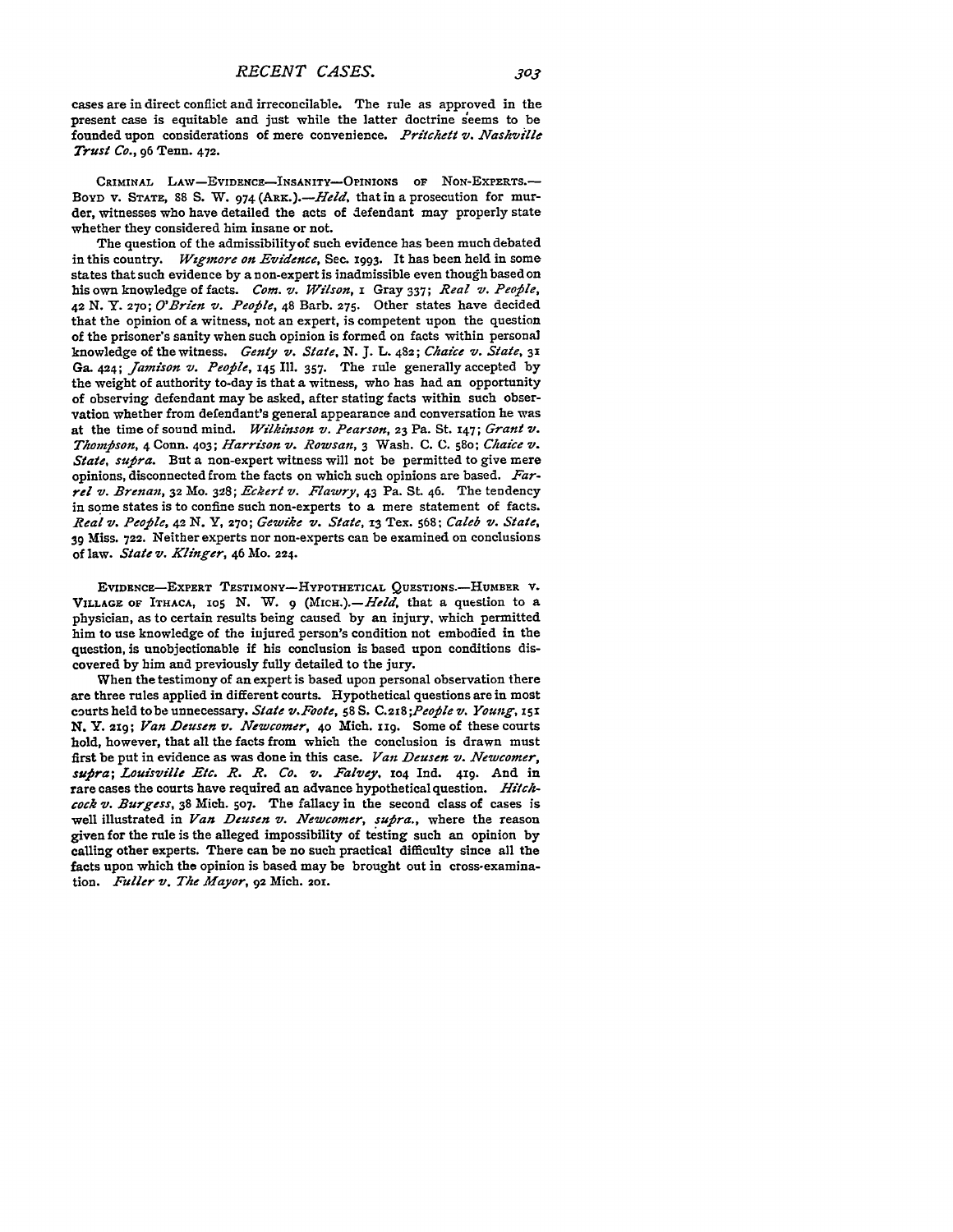EVIDENCE-NoN-ExPERT WITNESSES-INSANITY.-BETTs v. **STATE, S9 S.W.** 413 (Tex.).-*Held*, that it was error to permit non-experts to give their opinions that the defendant was sane, without first testifying as to the defendant's conduct and the observations from which the non-experts derived their conclusions.

This seems to be a much mooted question and to, be decided differently in the several states. Some hold that if a change has taken place in the defendant's conduct a witness, not an expert, could be permitted to testify as to the defendant's insanity provided he had noticed the change of conduct. *State v. Wznter,* **72** Iowa **627.** It is proper to permit non-expert witnesses to give their opinion of the defendant's insanity, though they may not give any particular circumstances in support of their views. *Cotrell v. Commonwealth,* **17 S.** W. **I4g.** The reason for this is that a witness who has had actual acquaintance with and knowledge of a person ought to know whether or not that person was insane. But *Collee v. State,* **75** Ind. **51I;** *State v. Erb,* 74 MO. *x9g; Parsons v. State,* **87** Ala. **577,** suostantially hold that nonexperts may give their opinions of the defendant's insanity but that they must first state to the jury upon what facts these opinions are based. The reason for this is that the jury should know the facts in order to ascertain what weight they shall give to the testimony of the witness. This seems to be the prevailing and better rule.

EVIDENCE-UNCORROBORATED CONFESSION.-BLACKER **V. STATE, 105 N"** W. 302 (NEB.).-*Held*, that one cannot be convicted of a felony upon his own unsupported extrajudicial confession.

Whether the uncorroborated confession of an accused in a criminal cases is alone sufficient for a conviction is a question " which," says *Wigmore on Evidence,* Vol. III, Sec. **2070,** "for more than an hundred years has been left culpably unsettled in English law." In 1784 there was a ruling that such a confession sufficed. *R. v. Wheeling,* i Leach **C.** L. **24;** but this was not final authority; it remains, however, in the English and Irish courts except in cases of homicide. So in **1887** it was held *R. v. Sullivan,* (Ire.) **i6** Cox. **C.** 347, that an uncorroborated confession was sufficient to sustain a conviction for larceny. Since then the United States courts have been at liberty to adopt whatever rule they saw fit. *People v. Elliott,* **9o** Cal. **586;** *Cunningham v. Com.. <sup>72</sup>* Ky. **14),** held that a confession of a defendant, unless made in open court, would not warrant a conviction unless accompanied by other. proof that a crime had been co-nmitted. The reason why caution is necessary in these cases is that the defendant may have admitted things as true, such as in case of forgery, writing another's name to a note, when he really intended **by** such a confession to imply that the act was done rightfully. See also *State v. Knowles,* 48 Iowa **598,** for the same proposition. But to the contrary *State. v. Cowan, 29* **N. C. 239;** *Stephen v. State,* **ii** Ga. **225,** held that any person accused of an offense might be convicted upon his own voluntary confession although it was totally uncorroborated **by** any other proof. The best rule, and the one supported **by** the weight of authority in this country, is that there should be corroborating evidence. *Greenleaf on Evidence,* Sec. **217,** says *"it* best accords with the humanity of the criminal code."

HIGHWAY AGENT-LIABILITY OF TOWN FOR NEGLIGENCE.-WHEELER V. TowN **oF GILSUM, 62** ATL. **597 (N. H.).-A** highway under control of defendant town was overflowed, so as to prevent travel thereon, **by** reason of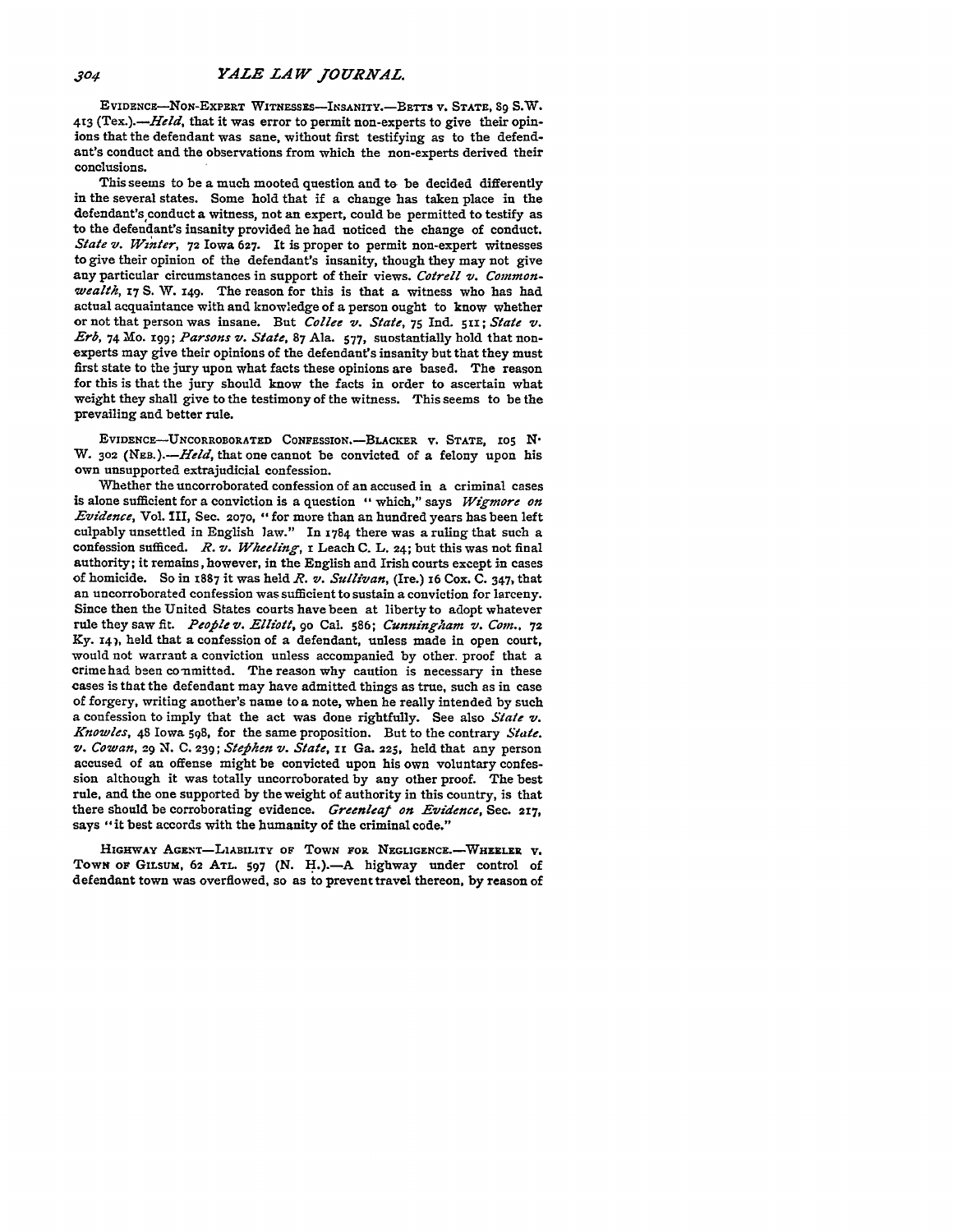an ice jam on an adjoining river. Defendant's highway agent went out upon the river and attempted to break up the jam with. dynamite. He did this so carelessly that the ice bore down upon plaintiff's mill, which was down the river a short distance, and completely demolished it. The dynamiting could have been done in such a manner that the ice would have passed off easily. The highway agent and other proper officers knew of the danger in time to prevent the occurrence but took no steps to do so. Plaintiff claims damages for the loss of his mill. *Held,* that no duty rested upon the town to act for the protection of the plaintiff and its failure merely to take action is not actionable negligence.

INFAMOUS CRIME-DEFINITION.-GARITEE v. **BOND, 62** ATL. **(MD.). 631.-** Appellant was named as executor of a will and on application to the Orphan's Court of Baltimore for letters testamentary, the appellee. claiming to be the adopted son of the testatrix, filed a petition asking that letters be refused, because appellant bad been convicted of and imprisoned for an infamous crime and had been disbarred as an attorney **by** the Supreme Bench of Baltimore City for improper conduct involving moral turpitude. Appellant admitted that he had been indicted and convicted of violation of an act of Congress (U. S. Comp. St. 1901, p. 3231), which provided "that no attorney should take . . more than \$10 for preparing, etc., . . any pension claim." It is claimed **by** appellant that this is not an infamous offense and that nothing alleged would justify the court in refusing to grant him letters prayed for.

*Held,* that the decision as to the infamy of the offense depended, not on the punishment prescribed, but in the character of the offense itself and that the statutory offense of which appellant was convicted did not involve the requisite degree of moral turpitude to make the transgression an infamous crime at common law. Appellant's contention was sustained (Tie opinion cites a number of cases as to whether the *character* or *funishment* of a crime is the criterion as to its infamy.)

**INJUNCTIONS-INTERFERENCE WITH PATRONs-BoycoTT.-JENsEN v. COOKS' AND** WAITERS' **UNION OF SEATTLE ET AL., 81 PAC.** io69 (WASH.).- *Held,* that former employees of an establishment may be restrained, **by** injunction, from congregating about the entrance of the place of business for the purpose of preventing, **by** force or pursuasion, the public from entering.

Employees who have quit their employment have no further interest in the buisness of their former employer and no lawful right to interfere with such business **by** attempting to induce other employees or the public from transacting business with their former employer. *Rundsen v. Benn,* **<sup>123</sup>** Fed. **636.** If they enter upon the premises except for the *bona fide* purposes of trade they are trespassers. Foster v. Retail Clerks' I. P. Ass'n., 39 Misc. **(N. Y.)** 48. But, as a general proposition, the proprietor of a store cannot restrain sympathizers from picketing the store provided they use no violence or coercion; *Union Pac. Ry. Co. v. Ruef*, 120 Fed. 102; unless their interference amounts to an unlawful conspiracy. *Gray v. Bldg. Trades Council,* **97 N.** W. **663** (Minn). Nor will an injunction be granted unless it clearly appears that there is a substantial pecuniary loss for which there is **no** adequate remedy at law. Atkins v. Fletcher, 55 Atl. 1074 (N. J. Eq.). The fact that their acts **are** punishable under the criminal law will not, however, prevent the issuing of an injunction. *Union Pac. Ry. Co. v. Ruef, supra.*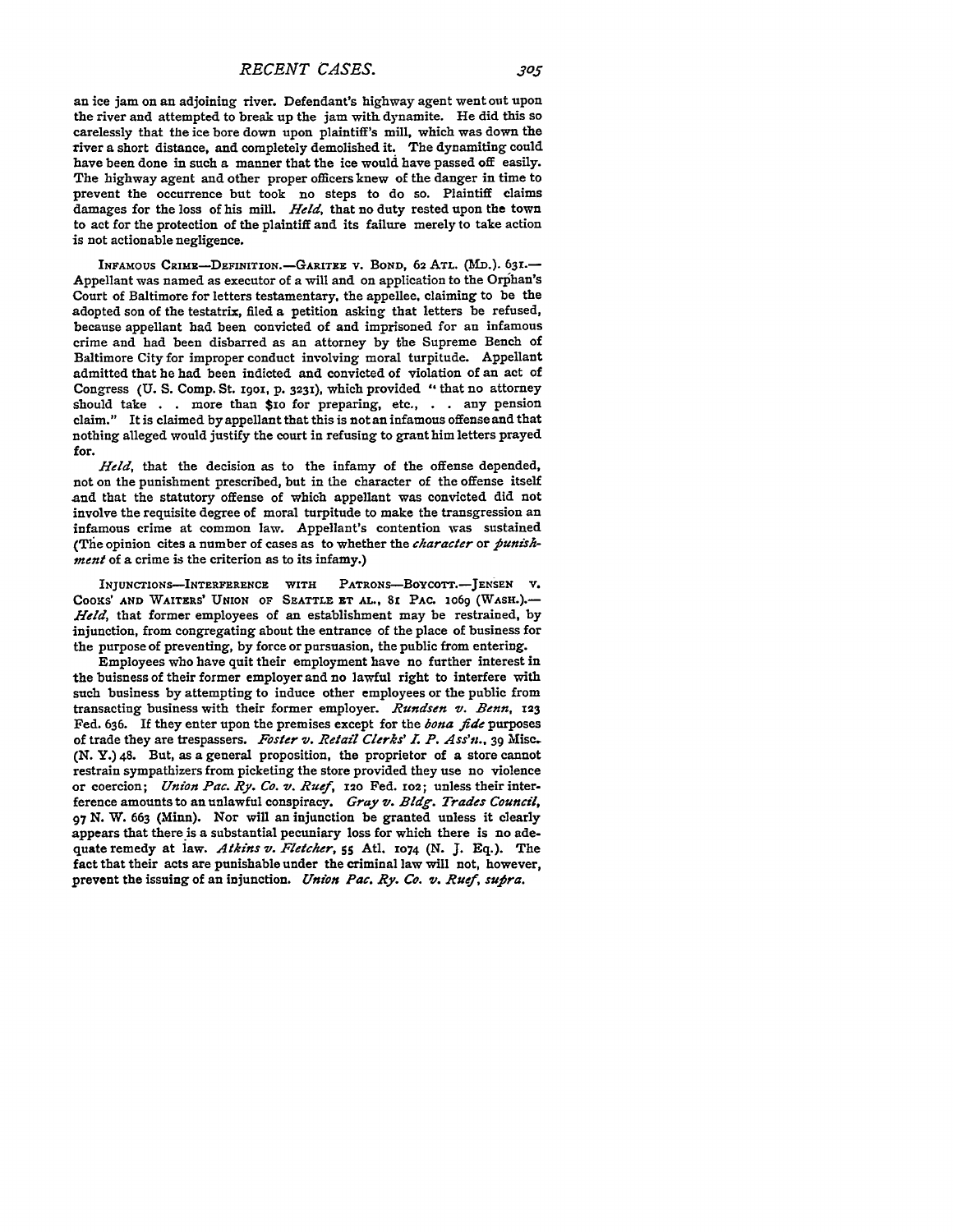INTOXICATING LIQUORS-CIVIL DAMAGE LAWS-CONSTRUCTION-POST-HuMous CHILD-RIGHT **OF** ACTION.-STATE **EX REL.** NIECE **V. SALLE ET AL.,** 74 **N. E. IIII** *(IND.).-Held,* that a statute, providing that any person sustaining any injury to his means of support in consequence of use of liquors unlawfully sold may sue the seller personally, gives to a child, born after its father's death resulting from use of intoxicating liquors unlawfully sold, the right to sue therefor.<br>Such right of action exists only by virtue of statute and not at common

law. Belding v. Johnson, 11 L. R. A. 53; Woody v. Coleman, 44 Iowa 19. But the majority of the states have adopted statutes similar to the one under consideration. *Mead v. Stratton,* **87 N. Y.** *493; Quinlan v. Welch,* **23 N.** Y. Supp. **963;** *Hocket v. Smelsey,* **77 Ill.** iio; *Brockway v. Patterson, <sup>72</sup>* Mich. **122;** *Rose v. Perkins, 9* Neb. 304; *Raflerty v. Buckingham,* 46 Iowa **195.** It has been contended that such a statute does not include a post-humous. child as the rights of the latter do not accrue until birth. *Aliter v. St. Luke's Hosphilal,* **184** Ill. **359;** *Walker v. Railway Co.,* 26; **N.** Amer. Law Rev. so. These cases, however, have to do with the personal rights of a child and must be distinguished from the civil or property rights, which exist from the time of the child's conception. **i** *B1. Comm.* 13o. The right to support from a parent is such a right as was decided in *Quinlan v. Welch, supra.; The George and Richard,* L. **R.** 3 Adm. and **Ecc.** 466.

**NAVIGABLE WATERS-TITLE TO BED OF STREAbi.-KINKEAD V. TINGEON, IO4 N.** W. **IO6I** *(Nx.).-Held,* that the title to the bed of a navigable river is in the state, **and** the rights of a riparian proprietor on such streams are bounded **by** the banks of the river.

At common law, the title to the bed of a river in which the tide ebbs and flows was in the Crown, but above the flow of the tide, belonged to the riparian proprietors. Current law in England follows this ancient rule. *Hudson v. Ashby,* (i896) *2* Ch. **I. All** of the American courts recognize the state ownership of the beds of tidal streams but, in regard **to** rivers where the tide does not flow but which are navigable in fact, there is a direct conflict. In some jurisdictions riparian proprietors own to the *fllum aguae. McCartney et al v. C. &' E. R. R. Co., i12* Ill. 635; *Cobb v. Davenport, 32* **N. J.** L. 379, while in the following states ownership extends only to water line. *Gilchrist's Appeal,* **1o9** Pa. 6o4; *Cooley v. Golden,* **117** Mo. 43, but may be to low water mark. *Palmer v. Williams,* **132** Pa. **191. A** distinction is made in some courts between public and navigable streams. *Steamboat Magnolia v. Marshall,* **39** Miss. **109-135.** The Federal courts have refused to decide this question, leaving the state to determine as between itself and riparian proprietors. *Packer v. Bird,* **137 U. S. 661.**

**NEGLIGENCE-PROXIMATE CAUSE.-CoLLINS V.** W. **JERSEY** EXPRESS Co., **6** ATL. **675 (N. J.).-A** servant of defendant while driving a wagon struck the hind wheel of a wagon standing alongside the curb, forcing the wagon against the horse attached to it. The horse took fright and ran away and after running along the same street for some distance turned up another street where plaintiff was standing near a pile of loose boards and he, to avoid being hit **by** the runaway, jumped aside and broke his leg over the board pile. Plaintiff sued for damages and was non-suited. *Held,* **hat** the case should be restored and intimated that plaintiff had a good case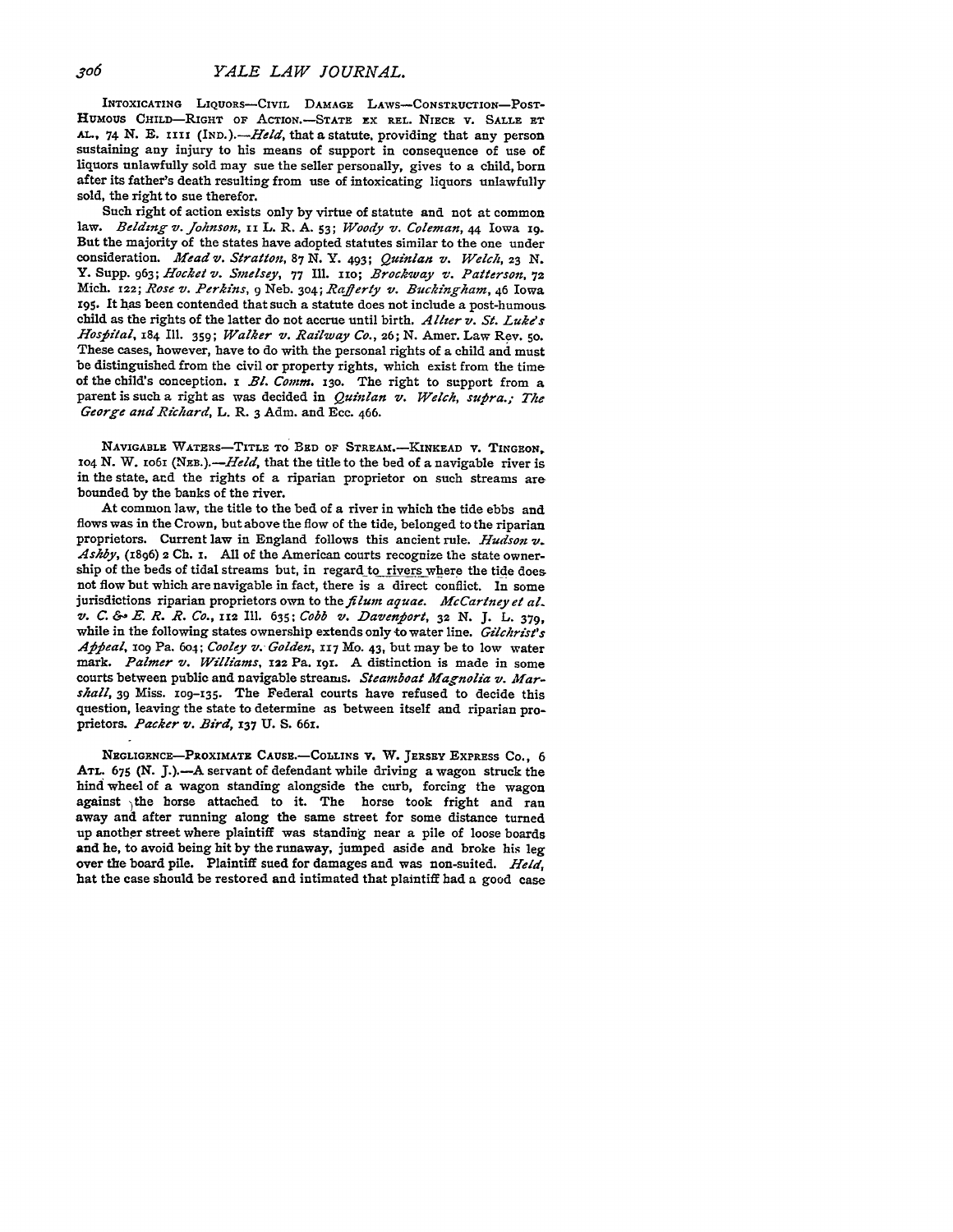PRINCIPAL AND AGENT-COMPENSATION OF AGENT-COMMISSIONS.<sup>444</sup>GIBSON v. BAILEY **Co.,** 89 *S.* **W.** *59 7.- Held,* that a general agent for the sale of goods in a certain territory, who entices away from his principal orders in that territory which the principal had previously acquired, is guilty of such misconduct as to defeat his right to commissions.

General agent is one whom man puts in his place to transact all his business of a certain kind, as to sell certain kind of ware. *Walker v. Skifiwith,* x Meigs (Tenn.) **502. An** agent must not conceal facts, in dealing with a principal nor act adversely to the interests of his principal. *Dennis v. McCagg,* **32 Ill. 429;** *Hughes v. Washington,* **72** Ill. 84. Good faith is the vital principle of the law of agency; without it the relations of principal and agent cannot exist, and so jealously guarded is this principle that all departures from it are esteemed frauds. *Keighler v. Savage Affg. Co.,* 12 **Md.** 383; *.Merryman v. David, 31* **Ill.** 404. For gross misconduct in the course of his agency, or intentional frauds upon his principal, he may be held to forfeit all right to compensation as respects any of the business of the principal into which such frauds or misconduct shall have entered. *Porter v. Silvers,* **35 Ind.** *295; Prescott v. White, I8* Ill. **322,** And, if he makes any profit in the course of his agency **by** any concealed management in selling on account of his principal, the profits will belong exclusively to the principal. *Cottom v. Holliday* 59 **Il.** 176.

**RAILROADS-CROSSING AcCIDENT-CONTRIBUTORY NEGLIGENCE.-ST. LouIs** I. M. & P. Ry. Co. v. HITT ET AL., 88 S. W. 990 (ARK.). - Held, that where a brakeman standing at a crossing which was blocked **by** a standing frieght train, told plaintiffs, who were waiting to drive over the crossing, that it would soon be clear, and when the train cleared the crossing the brakeman was standing nearby and in a position where he could see the tracks better than plaintiffs could, the latter could take into consideration the fact that the brakeman was in a favorable position to see any danger and would doubtless give them warning thereof. Battle and Riddicks, **JJ.,** *dissenting.*

Weight of authority holds that it is the duty of a traveller approaching a ailroad crossing to make vigilant use of eyes and ears for the approach of a train before proceeding over. *Davis v. Ry., 47* **N.** Y. **4oo;** *.Ry.v. Righter* **42 N. J.** L. 18o; *By. v. Masely,* **57** Fed. Rep. **921;** *Wilds v. Ry.,* 29 *N:* Y. 315; *R y. v. eal,* **73** Pa. St. **5o7.** Exercise of some care is not sufficient. *Ry. v. Burke,* 57 **N.** Y. St. Rep. **7.** This rule does not require plaintiff, if in a team, to get out and go on the track for a better view. Davis v. Ry., supra. One cannot depend upon another's senses to give warning of **danger.** *Wiwirowski v. Ry., 124* **N. Y.** 420. **Fact that a** flagman at a railroad crossing signals a person to cross does not relieve such person from duty of looking and listening for train. **Ry.**  $v.$  *Gustavson, 21 Col. 393; Cadwallader v. Ry., 128 Ind. 518; Renner v. Ry.,* 46 Fed. 344. Although plaintiff has right to assume that defendant will do his duty in giving signals, yet he cannot rely on that **assumption and thus** relieve himself from exercising proper care. *Shaw v. Jewett, 86* **N.** Y. 616: *Ry. v. Righter, supra; Ry. v. Masely, supra.* 

SALES-RESCISSION BY BUYER-WAIVER OF RIGHT TO RESCIND.-WARD V-MARVIN, **62 ATL.** 46 *(VT.).-Held,* **that where** the buyer of a horse; after **dis.**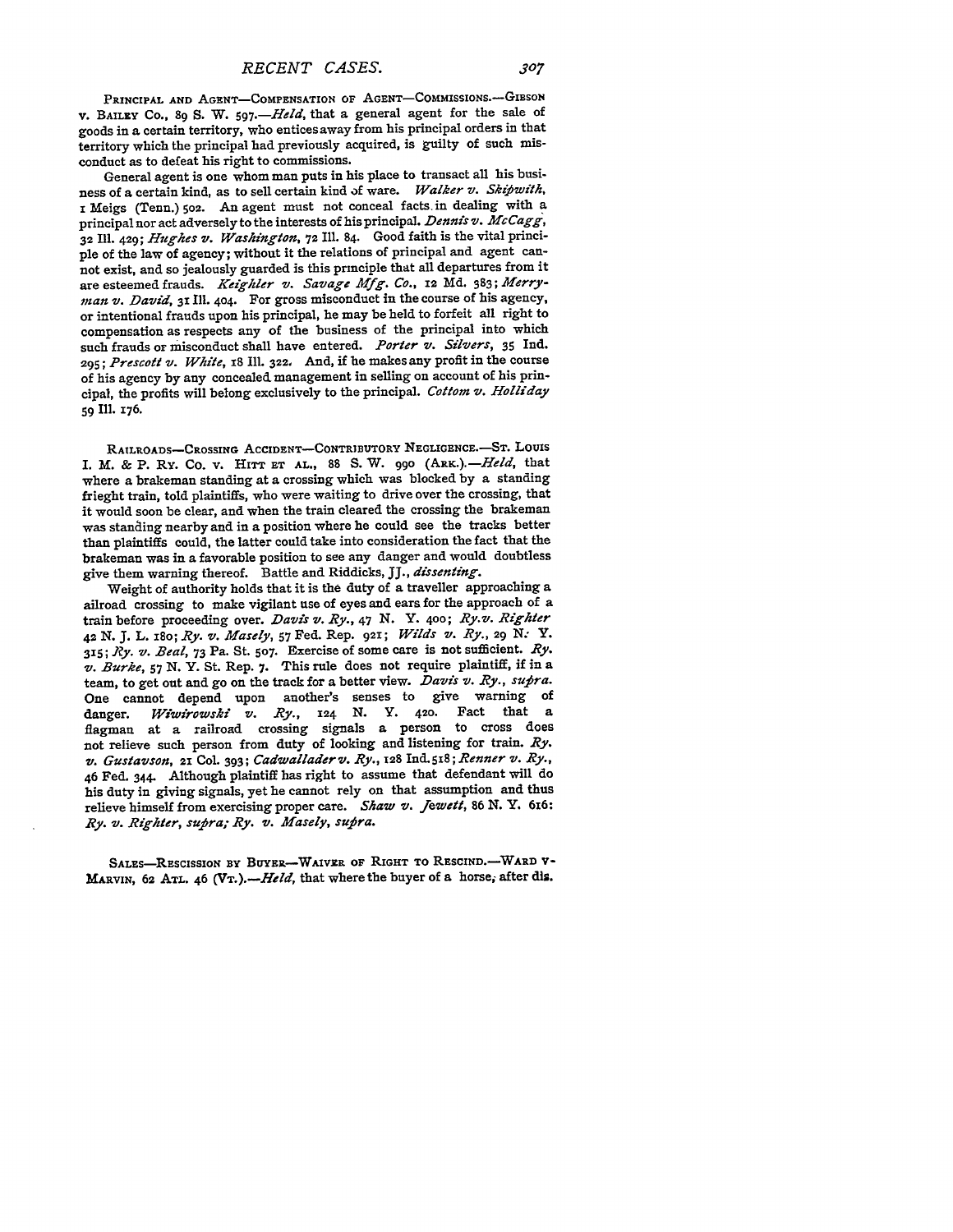eovering fraud of the seller, and after being assured **by** the seller that. if the horse was not as represented, he would make it right, continues to use the horse as his own, he thereby waived his right to rescind the contract.

A purchaser, upon discovery of a fraud, may treat the contract as voidable and may rescind **by** returning the property purchased. *State v'. Hendricks, i* Cent. Rep. **(N. J.) 451.** But the right to rescind must be exercised within a reasonable time after the fraud is discovered or the time when it should have been discovered. *Young v. Arntze,* **86** Ala. ix6. The continuing dealing with the property purchased in reference to the fraudulent transaction as if the contract were subsisting and binding is evidence of a waiver of the fraud and the election to treat the contract as valid and still subsisting; *Oakey v.* **Cook,** *4z* **N. J. Eq. 350;** unless what is done is merely for the purpose of saving the plaintiff from further loss, without any purpose to give up whatever right he may have either at law or in equity to rescind. *Montgomery v. Pickering,* 166 Mass. **227.** And even one whose tender of chattels for the purpose of rescinding is refused, and who takes it back and uses it as his own, thereby waives the benefit of his tender, and his remedy is an action at law for damages. *McCulloch '. Scott,* **52** Ky. **72.**

TELEGRAPHS-MESSAGES-DELAY.-HAMRICK **v. WESTERN UNION TELEGRAPH** Co., *52* S. E. a32 **(N.** *C.).-Held,* that where delivery of a message informing plaintiff of the serious illness of his wife was delayed for a period of **28** hours, and plaintiff was informed of such delay before he started to his wife's bedside, it was no defense that, in view of the fact that his wife ultimately recovered, he was not damaged, but was in fact relieved **of** 28 hours anxiety on account of the delay.

This decision is in accord with previous decisions in same state. *Thompson v. W. U. Tel. Co., xo7* N. **C. 449.** And also in harmony with the decisions of a few other states. *W. U. Tel. Co. v. Cunnirgham, 99* Ala. 314; *Chapman v. W. U. Tel. Co., go* Ky. 265. But beyond all doubt the above decisions are contrary to the weight of authority which holds that damages cannot be recovered from a telegraph company for mental suffering resulting from simple negligence in the prompt delivery of a message announcing the dangerous illness of a relation, as such damages are too uncertain and speculative. *Chase v. Telegraph Co., 44* Fed. 554 The law of the state to which the message is sent will govern whether a recovery shall be had or not. *Gray v. Telegraph Co.,* **9I** Am. **St.** Rep. 7o6. These case must be distinguished from those in which an actual loss is suffered. *Bodkin v. Telegraph Co.,* 31 Fed. 134.

TORT--DAMAGES-SPECIFIC PROOF.-ERIE R. R. Co., 62 ATL., 482 **(N.** J.).-Plaintiff in a tort action in basing his claim for damages testifies that he took in \$1,000 to \$1,100 per annum gross. He produced no books nor any evidence as to the expenses of his business or of the proportion of the expenses to the gross income. The court left it to the jury to award damages based on the plaintiff's statement. *Held,* that there being no proof of loss of profits in the business of the plaintiff which the jury could, under the evidence, arrive at with reasonable certainly, it was error for the trial judge to submit the question of the class of damages to the jury, and he should have charged as requested **by** defendant. Fort, **J.,** citing *East Jersey Water Co. v. Bigelow 6o* **N. J.** L. **201.**